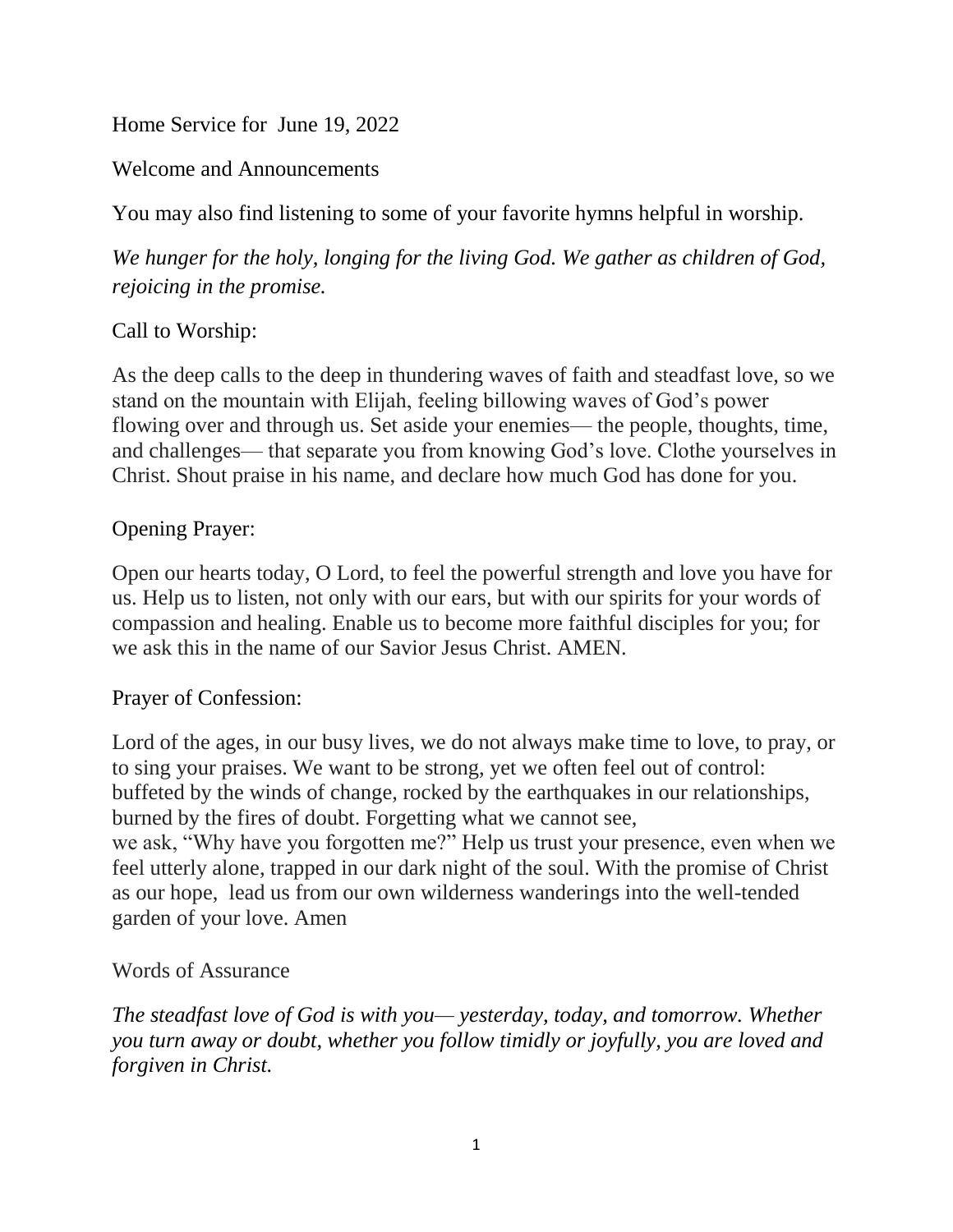#### Read Psalm 42

As the deer pants for streams of water, so my soul pants for you, my God. **<sup>2</sup>** My soul thirsts for God, for the living God. When can I go and meet with God? **<sup>3</sup>** My tears have been my food day and night, while people say to me all day long, "Where is your God?" **4** These things I remember as I pour out my soul: how I used to go to the house of God under the protection of the Mighty One<sup>[\[d\]](https://www.biblegateway.com/passage/?search=Psalm+42&version=NIV#fen-NIV-14560d)</sup> with shouts of joy and praise among the festive throng. **<sup>5</sup>** Why, my soul, are you downcast? Why so disturbed within me? Put your hope in God, for I will yet praise him, my Savior and my God. <sup>6</sup> My soul is downcast within me; therefore I will remember you from the land of the Jordan, the heights of Hermon—from Mount Mizar. **<sup>7</sup>** Deep calls to deep in the roar of your waterfalls; all your waves and breakers have swept over me. **<sup>8</sup>**By day the LORD directs his love, at night his song is with me a prayer to the God of my life. <sup>9</sup> I say to God my Rock, "Why have you forgotten me? Why must I go about mourning, oppressed by the enemy?" **<sup>10</sup>** My bones suffer mortal agony as my foes taunt me, saying to me all day long, "Where is your God?"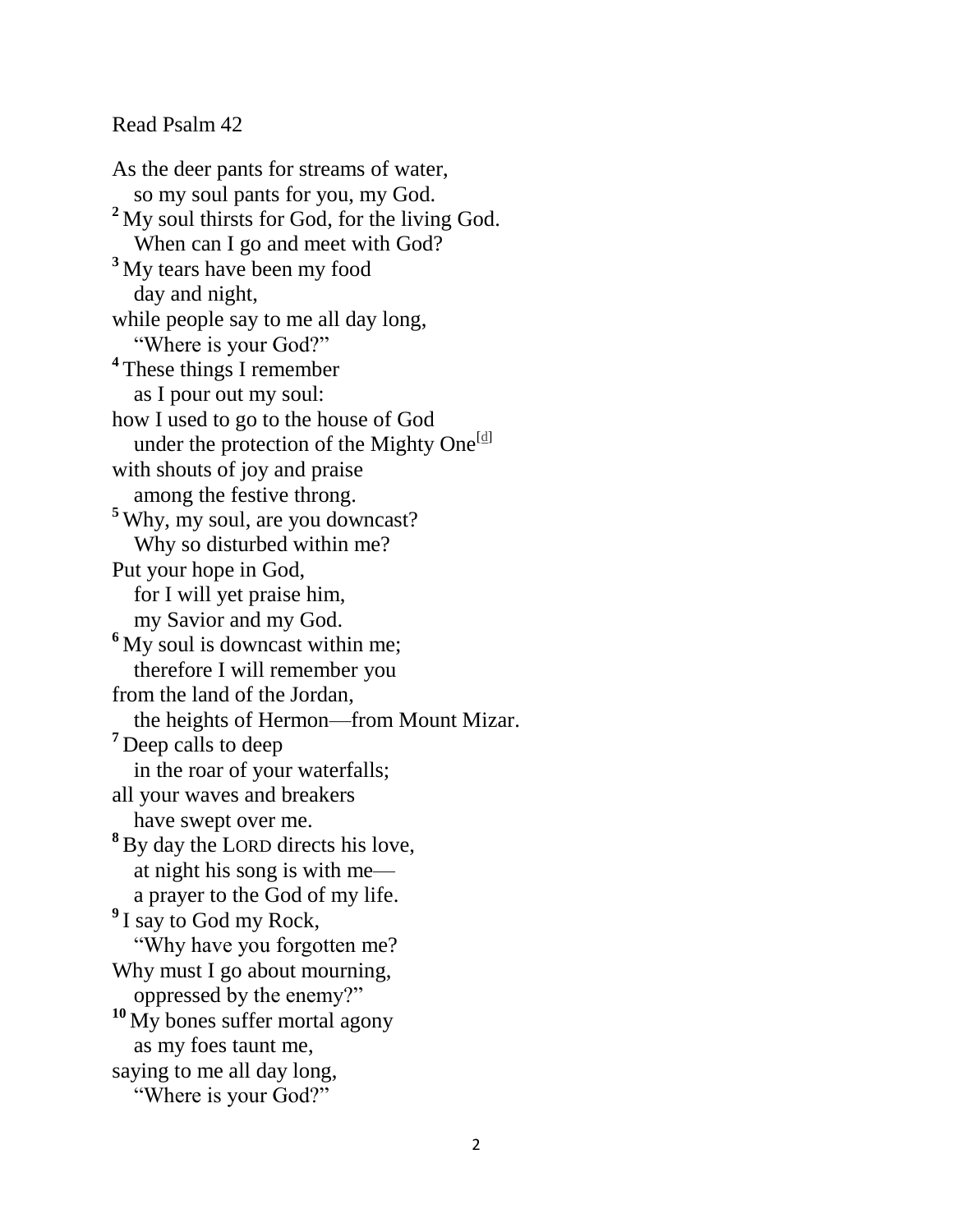**<sup>11</sup>** Why, my soul, are you downcast? Why so disturbed within me? Put your hope in God, for I will yet praise him, my Savior and my God.

Prayers of the People:

Lord, we hear the stories in the Bible of Christ's forgiving love. We look at them *from a distance, believing that we could never be forgiven by God. We want to measure our sins on a grand scale, but in truth it is the little ways in which we disown you and run from your presence that form the foundation of our sins. Forgive us, we pray. Help us to be open to the needs of others. We have so much that we can do, and sometimes, O Lord, we are overwhelmed by the needs. We become paralyzed and fearful. Ease our hearts and give us strength and courage to be active witnesses for you. Give us such faith that we may place our whole trust in you. This day we have brought before you the names of people near and dear to us to be lifted in prayer. Some of these needs are for healing, for comfort, for solace; others are prayers of celebration and joy. All of these things we offer to you. Help us to truly believe in your abiding love in answer to all prayers that we willingly place our lives in your care. Heal and restore us; for we ask this in Jesus' name. AMEN.*

# Lord's Prayer

Our Father, who art in heaven, hallowed be Thy name. Thy Kingdom come, Thy will be done, on earth as it is in heaven. Give us this day, our daily bread. And forgive us our trespasses, as we forgive those who trespass against us. And lead us not into temptation, but deliver us from evil. For Thine is The kingdom, and the power and the glory forever and ever. AMEN

Read the Lesson: 1 Kings 19:1-15a

Now Ahab told Jezebel everything Elijah had done and how he had killed all the prophets with the sword. **<sup>2</sup>** So Jezebel sent a messenger to Elijah to say, "May the gods deal with me, be it ever so severely, if by this time tomorrow I do not make your life like that of one of them."

<sup>3</sup> Elijah was afraid<sup>[\[a\]](https://www.biblegateway.com/passage/?search=1+Kings+19%3A1-15a&version=NIV#fen-NIV-9391a)</sup> and ran for his life. When he came to Beersheba in Judah, he left his servant there, <sup>4</sup> while he himself went a day's journey into the wilderness. He came to a broom bush, sat down under it and prayed that he might die. "I have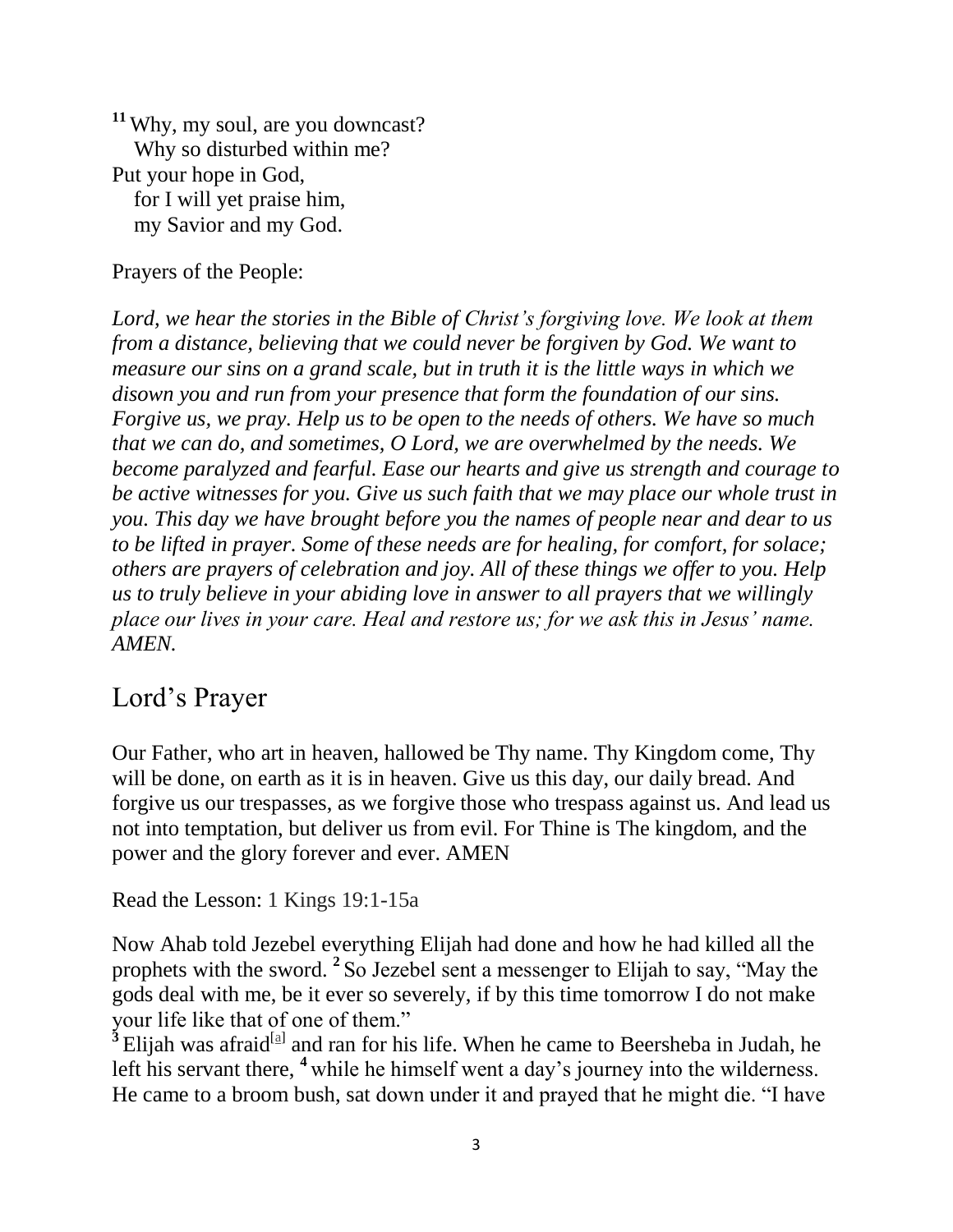had enough, LORD," he said. "Take my life; I am no better than my ancestors." **<sup>5</sup>** Then he lay down under the bush and fell asleep.

All at once an angel touched him and said, "Get up and eat." **<sup>6</sup>** He looked around, and there by his head was some bread baked over hot coals, and a jar of water. He ate and drank and then lay down again.

<sup>7</sup> The angel of the LORD came back a second time and touched him and said, "Get up and eat, for the journey is too much for you." **<sup>8</sup>** So he got up and ate and drank. Strengthened by that food, he traveled forty days and forty nights until he reached Horeb, the mountain of God. **<sup>9</sup>** There he went into a cave and spent the night. And the word of the LORD came to him: "What are you doing here, Elijah?"

**<sup>10</sup>** He replied, "I have been very zealous for the LORD God Almighty. The Israelites have rejected your covenant, torn down your altars, and put your prophets to death with the sword. I am the only one left, and now they are trying to kill me too." **<sup>11</sup>** The LORD said, "Go out and stand on the mountain in the presence of the LORD,

for the LORD is about to pass by."

Then a great and powerful wind tore the mountains apart and shattered the rocks before the LORD, but the LORD was not in the wind. After the wind there was an earthquake, but the LORD was not in the earthquake. **<sup>12</sup>** After the earthquake came a fire, but the LORD was not in the fire. And after the fire came a gentle whisper. <sup>13</sup> When Elijah heard it, he pulled his cloak over his face and went out and stood at the mouth of the cave.

Then a voice said to him, "What are you doing here, Elijah?"

**<sup>14</sup>** He replied, "I have been very zealous for the LORD God Almighty. The Israelites have rejected your covenant, torn down your altars, and put your prophets to death with the sword. I am the only one left, and now they are trying to kill me too." <sup>15</sup> The LORD said to him, "Go back the way you came, and go to the Desert of Damascus. When you get there, anoint Hazael king over Aram.

Read the Epistle Lesson: Galatians 3:23-29

Before the coming of this faith, $[a]$  we were held in custody under the law, locked up until the faith that was to come would be revealed. **<sup>24</sup>** So the law was our guardian until Christ came that we might be justified by faith. **<sup>25</sup>** Now that this faith has come, we are no longer under a guardian.

**<sup>26</sup>** So in Christ Jesus you are all children of God through faith, **<sup>27</sup>** for all of you who were baptized into Christ have clothed yourselves with Christ. **<sup>28</sup>** There is neither Jew nor Gentile, neither slave nor free, nor is there male and female, for you are all one in Christ Jesus. **<sup>29</sup>** If you belong to Christ, then you are Abraham's seed, and heirs according to the promise.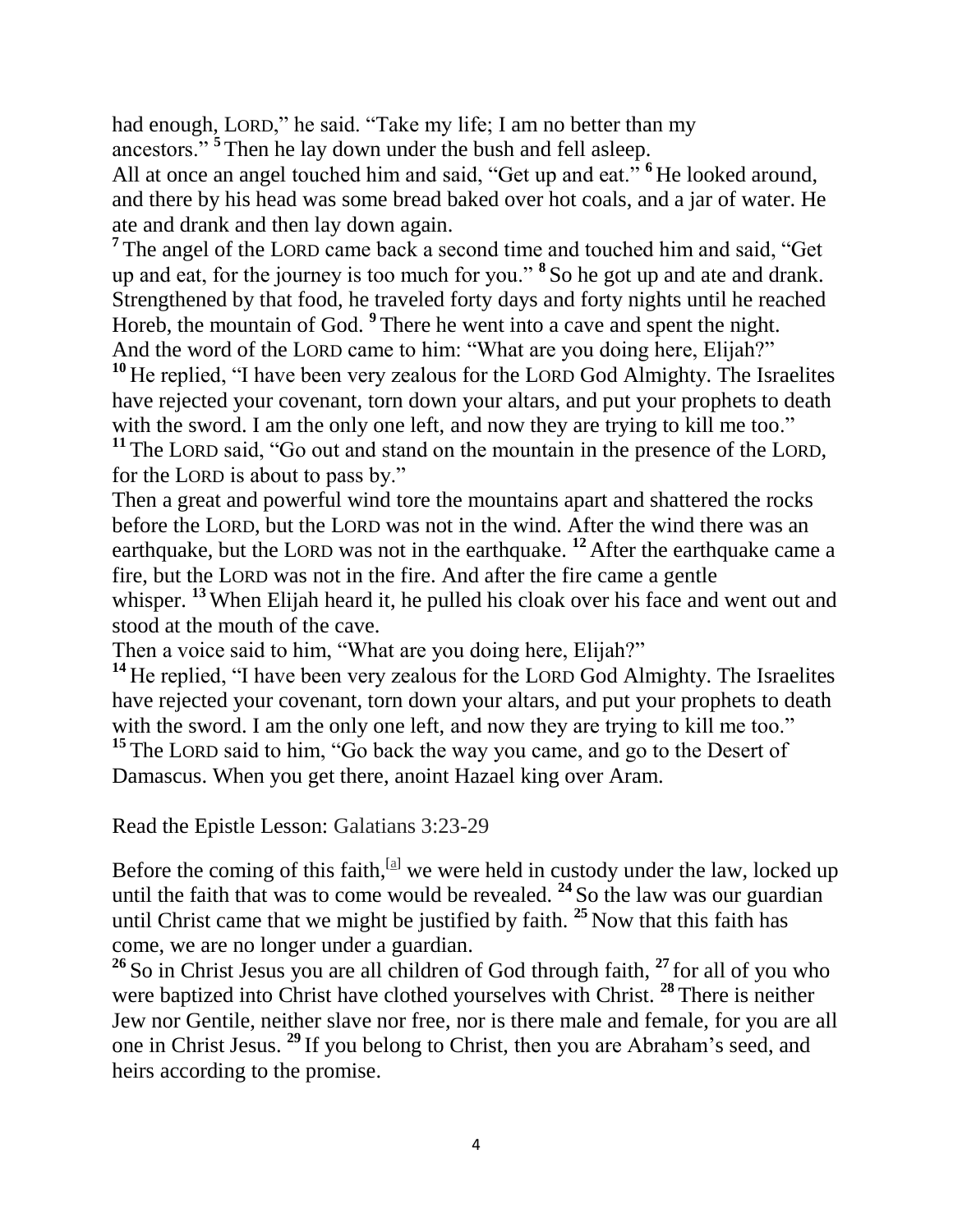Read the Gospel Lesson: Luke 8:26-39

They sailed to the region of the Gerasenes,  $[a]$  which is across the lake from Galilee. <sup>27</sup> When Jesus stepped ashore, he was met by a demon-possessed man from the town. For a long time this man had not worn clothes or lived in a house, but had lived in the tombs. **<sup>28</sup>** When he saw Jesus, he cried out and fell at his feet, shouting at the top of his voice, "What do you want with me, Jesus, Son of the Most High God? I beg you, don't torture me!" **<sup>29</sup>** For Jesus had commanded the impure spirit to come out of the man. Many times it had seized him, and though he was chained hand and foot and kept under guard, he had broken his chains and had been driven by the demon into solitary places.

**<sup>30</sup>** Jesus asked him, "What is your name?"

"Legion," he replied, because many demons had gone into him. **<sup>31</sup>** And they begged Jesus repeatedly not to order them to go into the Abyss.

<sup>32</sup> A large herd of pigs was feeding there on the hillside. The demons begged Jesus to let them go into the pigs, and he gave them permission. **<sup>33</sup>** When the demons came out of the man, they went into the pigs, and the herd rushed down the steep bank into the lake and was drowned.

<sup>34</sup> When those tending the pigs saw what had happened, they ran off and reported this in the town and countryside, **<sup>35</sup>** and the people went out to see what had happened. When they came to Jesus, they found the man from whom the demons had gone out, sitting at Jesus' feet, dressed and in his right mind; and they were afraid. **<sup>36</sup>** Those who had seen it told the people how the demon-possessed man had been cured. **<sup>37</sup>** Then all the people of the region of the Gerasenes asked Jesus to leave them, because they were overcome with fear. So he got into the boat and left. **<sup>38</sup>** The man from whom the demons had gone out begged to go with him, but Jesus sent him away, saying, **<sup>39</sup>** "Return home and tell how much God has done for you." So the man went away and told all over town how much Jesus had done for him.

### Message

Jesus did many miracles while He lived on earth, we hear that one of those miracles involved the deliverance of a demon-possessed man who had been living among the tombs. He was so out of control that he could no longer be around people, he couldn't live in a house or wear clothes. The people had tried to subdue him with chains, but he broke the chains. He was so controlled by demon power that he was a danger to anyone who came near him.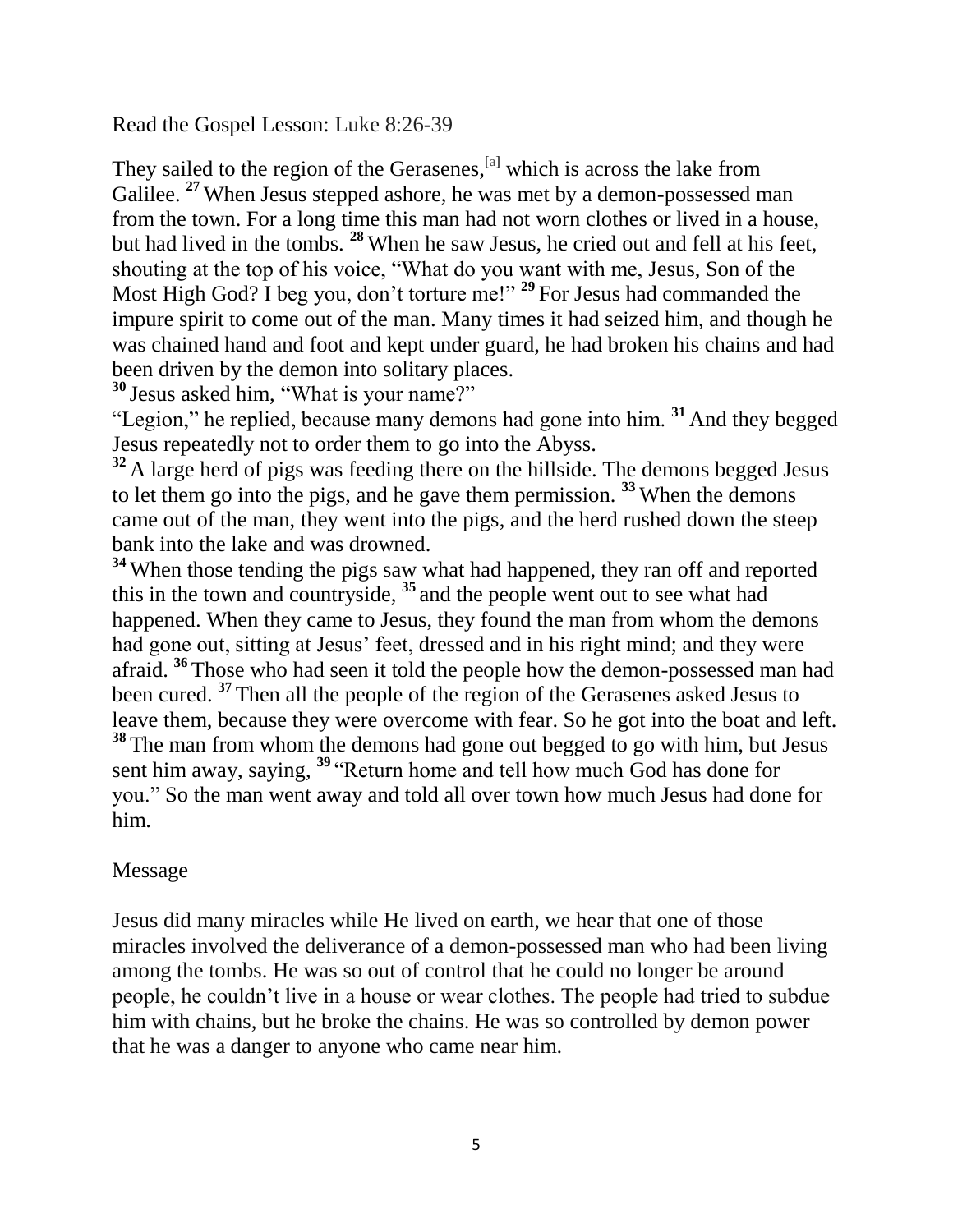This story is found in three of the four gospels with slight variations. Just before this the disciples were almost scared to death by a storm on the lake. Now, they witness the sight of this demon possessed man immediately confronting Jesus when they arrived in the region across the lake from Galilee.

The people were Gentiles who had no knowledge of the miracles and power of Jesus. We know this because no self-respecting Jew would have anything to do with pigs, for pigs were considered unclean animals. But in a largely Gentile area it would be normal. What his disciples saw that day was that not only can Jesus calm the wild waves of the sea but also he can even calm a wild, out-of-control demon possessed person. They also saw the healing of a possessed man whose healing caused so much fear that Jesus was asked to leave the region. I would have thought that the people would have been happy to see this uncontrollable person restored to his right mind, dressed and no threat to anyone, but they weren't.

Let's look at the reaction of the different people: Starting with the demon possessed man: he was the first to stand in the presence of Jesus. He shrieked and fell to the ground before Jesus, but not to worship Him. The demons addressed Jesus as "Son of the Most High God." They recognized His power and they dreaded it. Each of the three Gospels gives a reason for the demons fears. They didn't want Jesus to torment them before the time, for Matthew 8:29 states: "Have you come to torture us before the appointed time?" Mark 5:10 states they didn't want to be sent out of the area. Demons usually were thought to have certain territorial areas and this region was one of them. And Luke 8:31, they didn't want to be sent to the Abyss where they could no longer do their destructive work, for the abyss was the abode of demons, a place of confinement or punishment.

The demon possessed man was so controlled that when Jesus asked him his name they answered for him and said, "LEGION," which in scripture means 6000 demons. They begged Jesus to let them go into the swine. The reason for this was that at least they would have a body to operate in and to continue their destructive work. Jesus said, "GO."

Let's look at the owners of the pigs, for large herds would have several owners. When they saw 2000 pigs rushing over the cliff to their destruction once the demons entered into them, they were scared and ran to town to tell everyone what had happened and not a positive report. At this time many thought the water or sea was a form of the Abyss. The pigs were no longer alive so the demons didn't have a body to operate out of. They were confined to a lake which represented the abyss. The demons realized all their fears.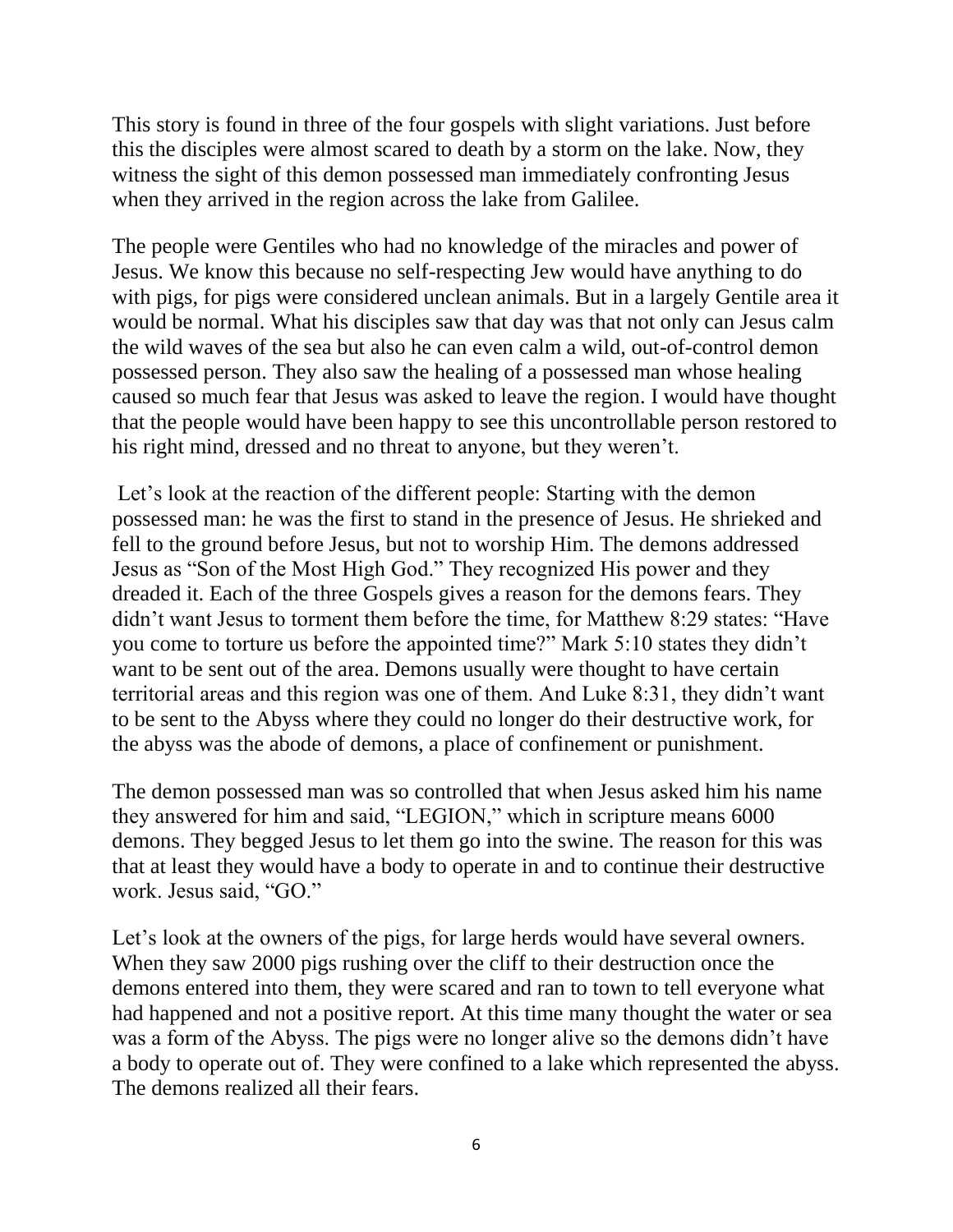The townspeople came out to check things out and they were alarmed and frightened over the presence of Jesus that they begged him to leave. Maybe they were afraid he would cast out their demons. There is no indication that anyone spoke to the man, asked how he was, had tears of joy or lifted their hands in thanksgiving. Why didn't the people rejoice? They were terrified to be in the presence of one with power to be able to perform such a miracle. If the mighty force could destroy a whole herd of pigs might not this power strike again with even more serious consequences? They viewed the cure as what caused the catastrophe and requested Jesus to leave. They would rather have had the man as he was, dangerous, destructive and uncontrollable rather than healed and clothed and a constructive member of society. They knew how to manage the problem before. It was an undesirable situation but a known one. They feared the unknown. People could cope with the known even though it was not to their liking. They were worried about what would Jesus do next?

For the man who had been possessed: It was a holy moment. When he was in his right mind once again, he was clothed and sitting at the feet of Jesus. He begged to go with Jesus. But Jesus said, "No, you go back to your family and tell them "how much God has done for you" (Luke 8:39). And the man did. He went back and told all over town how much Jesus had done for him. What is interesting here is that his testimony was effective. In Mark 7:37 it states that "People in this same region were overwhelmed with amazement. Jesus has done everything well, they said.

How do we react to the presence of Jesus? Many of us respond the same way to Jesus as the towns people, when He does an out of the ordinary act among us. We become fearful because we have never personally experienced this before. We fear the unknown even if it is a display of His goodness to us. The people could not benefit from Jesus' presence because of their fears. The people feared that Jesus' coming meant a change they did not want and did not feel they needed. Change is upsetting and we all fear the unknown. They wanted things just as they were and Jesus was threatening the status quo. The thought of the kind of changes which Jesus would bring was tormenting to the people of this region. They wanted Jesus to go because he was getting close to where they lived.

Does the presence of Jesus come too close to where you live that it identifies your need for change? Is he showing your need to live a different life from what you are living and you just don't want that? Many times it does. That's why we resist. The spotlight shines on our apathy, our wrong priorities and wrong values. Our careless way of serving him and our take it or leave it way of life. Sometimes we say, "Jesus leave me alone!"